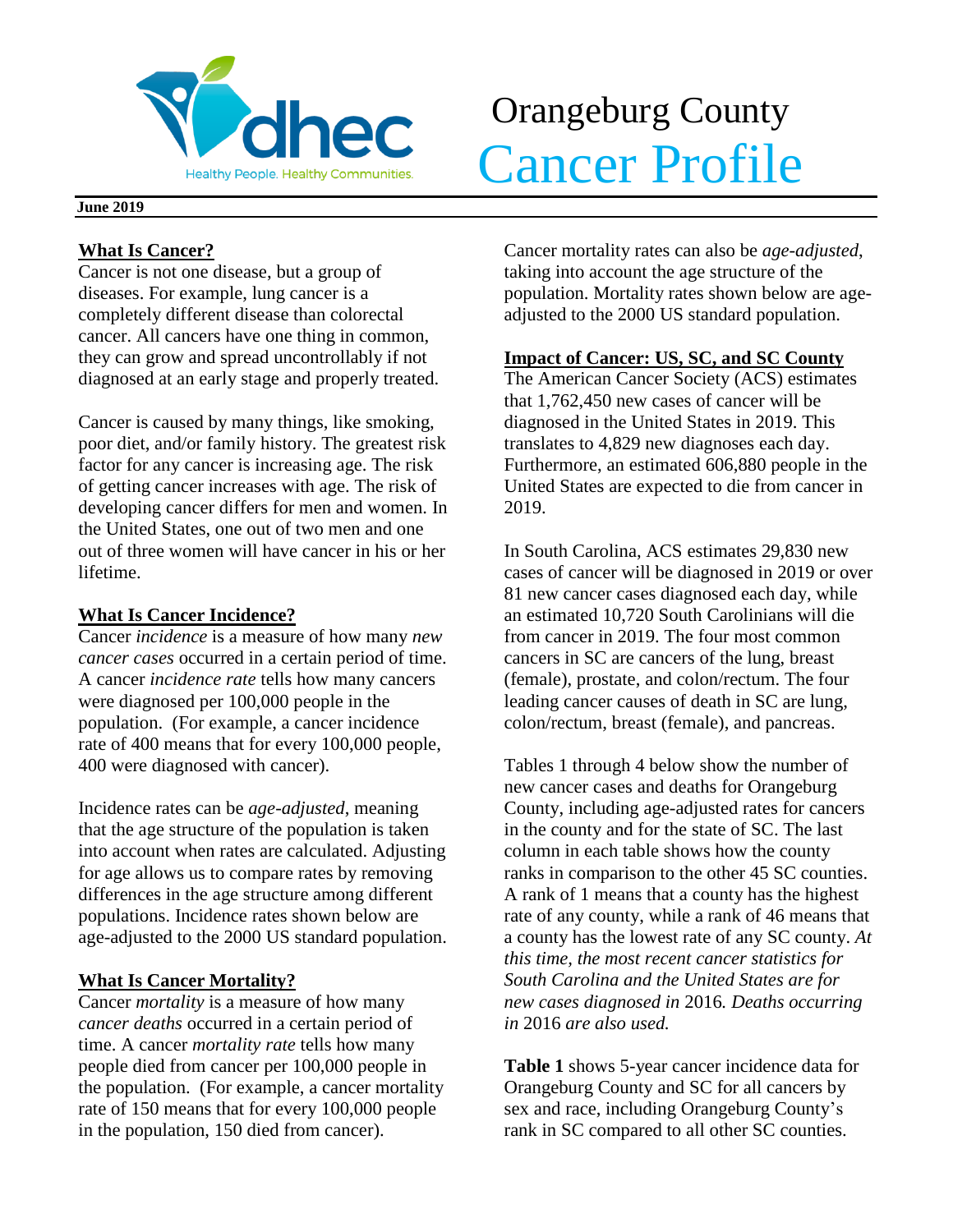Table 1. Cancer Incidence by Sex and Race, 2012-2016, Orangeburg County and South Carolina\*

|        | Orangeburg<br>SС<br>County |        |           |      |
|--------|----------------------------|--------|-----------|------|
|        | 5-year                     | 5-year | new       | SС   |
|        | rate                       | rate   | $cases^*$ | rank |
| all    | 457                        | 429    | 495       | 39   |
| male   | 515                        | 471    | 249       | 39   |
| female | 416                        | 399    | 246       | 28   |
| white  | 459                        | 443    | 224       | 34   |
| black  | 452                        | 423    | 268       | 38   |

\***Counts are annual averages based on 5 years of data.** 5-year rates are per 100,000 age-adjusted to the 2000 US standard population. Statistics do not include *in situ* cancers, except for bladder. Source: SC Central Cancer Registry. ~ Statistic could not be calculated (small counts).

**Table 2** shows 5-year cancer mortality data for Orangeburg County and SC for all cancers by sex and race, including Orangeburg County's rank in SC compared to all other SC counties.

Table 2. Cancer Mortality by Sex and Race, 2012- 2016, Orangeburg County and South Carolina\*

|        | SC             | Orangeburg<br>County |                  |                   |
|--------|----------------|----------------------|------------------|-------------------|
|        | 5-year<br>rate | 5-year<br>rate       | lives<br>$lost*$ | <b>SC</b><br>rank |
| all    | 171            | 188                  | 220              | 18                |
| male   | 214            | 241                  | 122              | 18                |
| female | 141            | 151                  | 98               | 19                |
| white  | 166            | 178                  | 94               | 21                |
| black  | 193            | 198                  | 124              | 21                |

\***Counts are annual averages based on 5 years of data.** 5-year rates are per 100,000 age-adjusted to the 2000 US standard population. Sources: SC Central Cancer Registry and SC Vital Records. ~ Statistic could not be calculated (small counts).

**Table 3** shows 5-year cancer incidence data for Orangeburg County and SC for selected cancers, including Orangeburg County's rank in SC compared to all other SC counties.

Table 3. Cancer Incidence for Selected Cancers, 2012-2016, Orangeburg County and South Carolina\*

|                      | <b>SC</b> | Orangeburg<br>County |          |           |
|----------------------|-----------|----------------------|----------|-----------|
| cancer               | 5-year    | 5-year               | new      | <b>SC</b> |
|                      | rate      | rate                 | $cases*$ | rank      |
| breast<br>(female)   | 129       | 120                  | 75       | 39        |
| prostate<br>(male)   | 115       | 112                  | 66       | 28        |
| $l$ ung/<br>bronchus | 65        | 59                   | 71       | 40        |
| colon/<br>rectum     | 39        | 47                   | 52       | 9         |
| pancreas             | 13        | 16                   | 20       | 6         |

\***Counts are annual averages based on 5 years of data.** 5-year rates are per 100,000 age-adjusted to the 2000 US standard population. Statistics do not include *in situ* cancers, except for bladder. Source: SC Central Cancer Registry. ~ Statistic could not be calculated (small counts).

**Table 4** shows 5-year cancer mortality data for Orangeburg County and SC for selected cancers, including Orangeburg County's rank in SC compared to all other SC counties.

Table 4. Cancer Mortality for Selected Cancers, 2012-2016, Orangeburg County and South Carolina\*

|                 | <b>SC</b> | Orangeburg<br>County |         |           |
|-----------------|-----------|----------------------|---------|-----------|
| cancer          | 5-year    | 5-year               | lives   | <b>SC</b> |
|                 | rate      | rate                 | $lost*$ | rank      |
| breast          | 22        | 25                   | 16      | 16        |
| (female)        |           |                      |         |           |
| prostate        | 22        | 25                   | 12      | 16        |
| (male)          |           |                      |         |           |
| $l$ ung/        | 47        | 43                   | 52      | 40        |
| <b>bronchus</b> |           |                      |         |           |
| $\text{colon}/$ | 15        | 21                   | 24      | 9         |
| rectum          |           |                      |         |           |
| pancreas        | 11        | 14                   | 17      | 8         |

\***Counts are annual averages based on 5 years of data.** 5-year rates are per 100,000 age-adjusted to the 2000 US standard population. Sources: SC Central Cancer Registry and SC Vital Records. ~ Statistic could not be calculated (small counts).

**Table 5** shows the percentage of cancers diagnosed in early and late stages of disease in Orangeburg County and SC. Cancers diagnosed in late stages lessen the potential for successful treatment and raise the risk of premature loss of life.